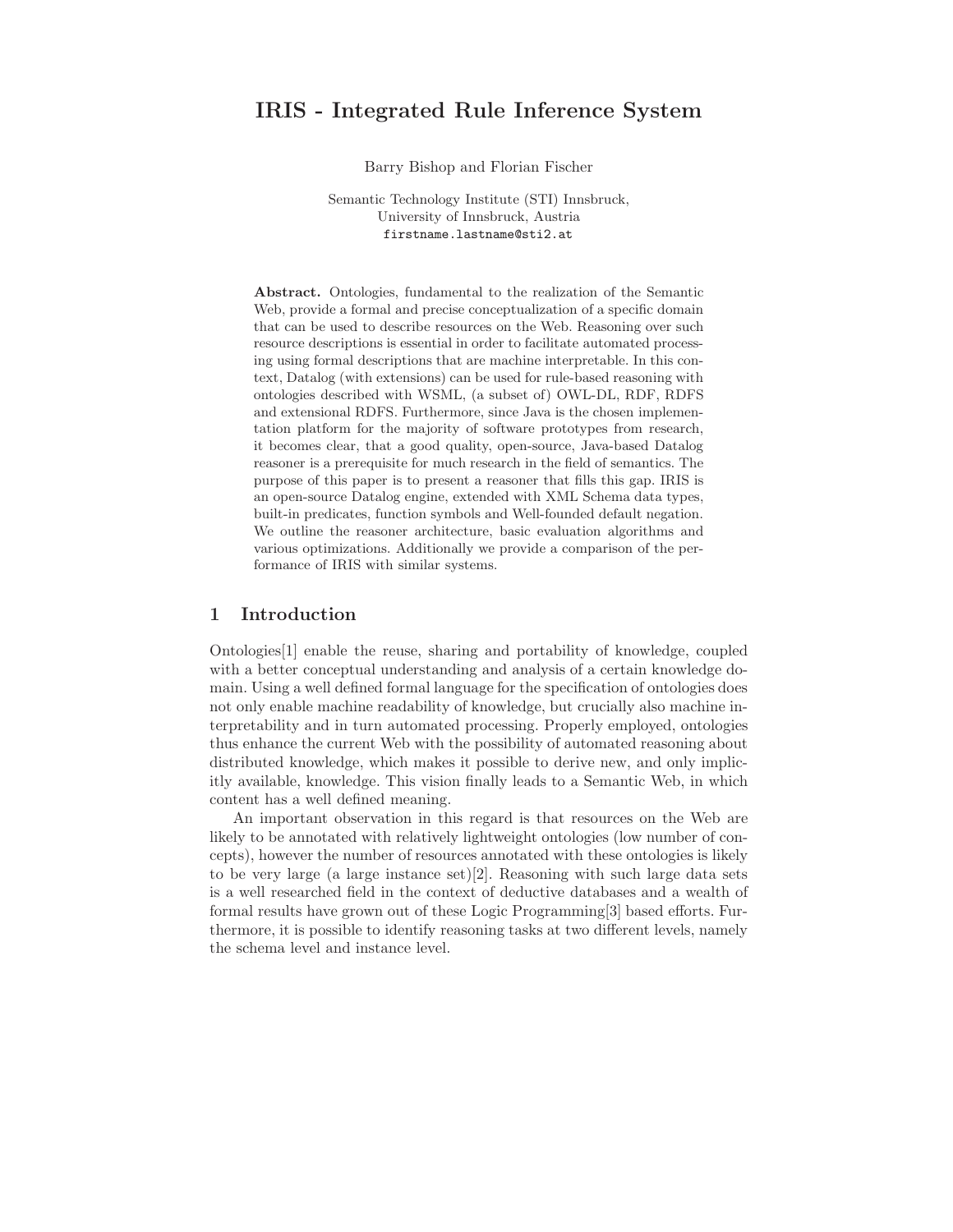On the schema level (intensional reasoning) we can reason about class properties and subclass relationships, i.e. subsumption reasoning. This task consists of checking if a certain class is more general than another one (subsumes it). By performing this for the complete knowledge base it thus becomes possible to compute a complete class hierarchy and implicit relationships with other classes become apparent. Subsumption reasoning can be reduced to satisfiability checking and Description Logic (DL) based reasoners (such as  $\text{RacerPro}[4]$ ,  $\text{FacT++}[5]$ , Pellet<sup>[6]</sup> and Kaon2<sup>[7]</sup>) usually implement efficient algorithms to perform this task. While subsumption reasoning can be reduced to query answering by a Logic Programming engine, DL reasoners are generally more efficient in this regard.

The second reasoning task is query answering in regard to instances in the knowledge base (extensional reasoning). Query answering can be further subdivided into instance checking (a ground query) and instance retrieval. Instance checking involves a ground fact, and the corresponding task is to check if this fact is entailed by the current knowledge base. Instance retrieval (an open query) is focused on a formula with free variables and its purpose is to give substitutions for these free variables with values from the knowledge base. As a basic naive approach, instance retrieval can be reduced to instance checking by grounding the free variables in the open query with values from the knowledge base. Thus one open query can be answered by computing several ground queries. Logic programming based techniques are very efficient and well studied in regard to query answering.

One Logic Programming based formalism that has been thoroughly analyzed is Datalog[8], which was originally developed as a database query and rule language. Datalog is based on a simplified version of the Logic Programming paradigm (it is a syntactic subset of Prolog) with its main focus on the processing of large amounts of data from relational databases. Several relevant complexity results of Datalog in regard to query answering have been derived. Querying a static knowledge base in general has polynomial time complexity, but is exponential otherwise[9].

Datalog can be used in a wide variety of applications, including Description Logic Programming  $(DLP)[10]$ , rule languages from the WSML family $[11]$  and RDF[12] reasoning. Disjunctive Datalog, which allows disjunctions in the head of a rule and is more expressive than standard Logic Programming, can be used to reason with an even larger subset of OWL DL[13].

The purpose of this paper is to present IRIS, an open-source Datalog engine, extended with XML Schema data types, built-in predicates, function symbols and Well-founded default negation. It is licensed under the GNU lesser GPL and is therefore free to use and modify by the research community and industry alike. The IRIS project is hosted by  $Sourcefore<sup>1</sup>$  and more detailed information is available on its home page<sup>2</sup> .

<sup>1</sup> http://sourceforge.net/projects/iris-reasoner

<sup>2</sup> http://www.iris-reasoner.org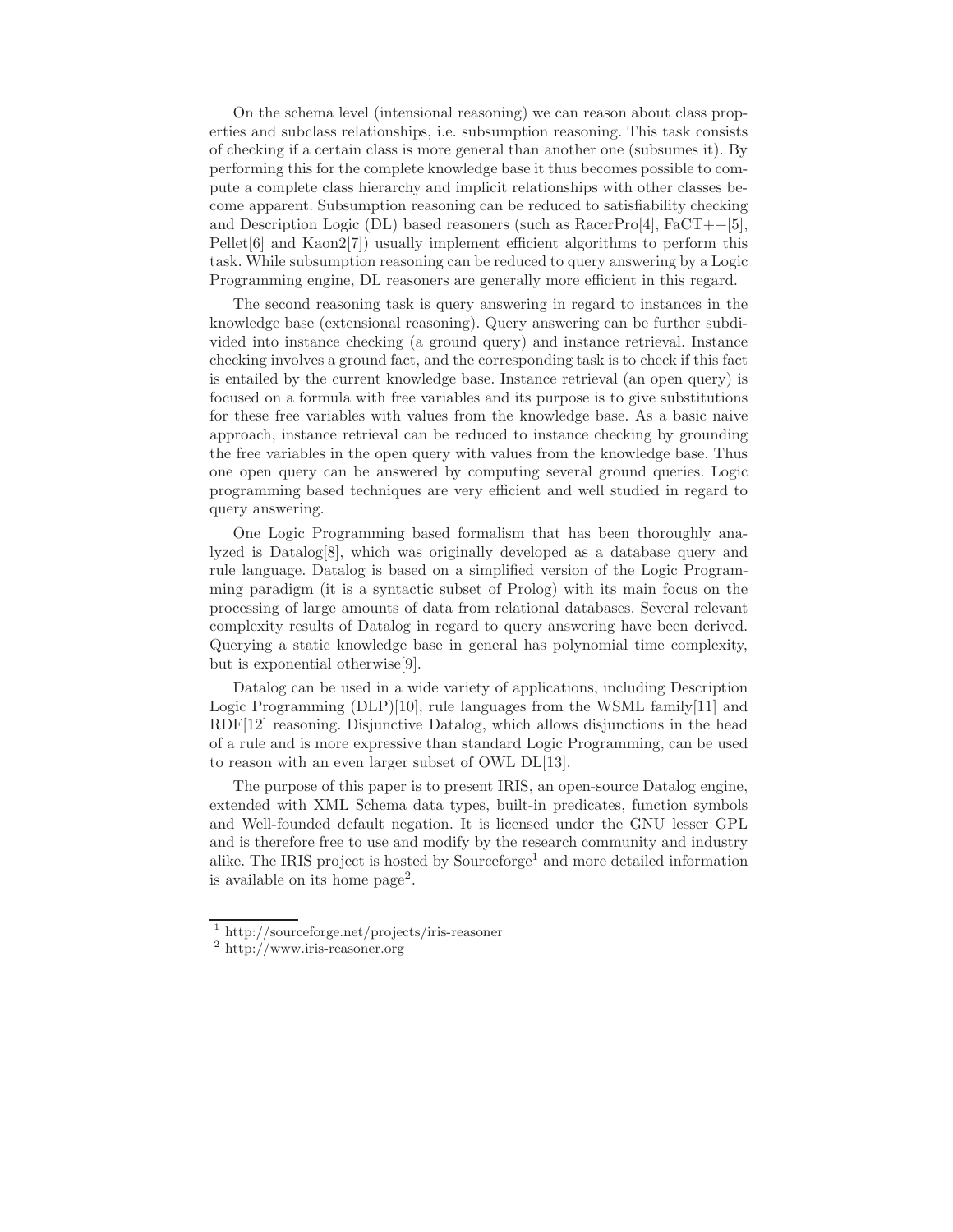The WSML2Reasoner<sup>3</sup> framework uses IRIS for ontology reasoning for rule based WSML variants (WSML-Core, WSML-Flight and WSML-Rule) and there exists an RDFS reasoner<sup>4</sup> that uses IRIS for RDF, RDFS and extensional RDFS reasoning[14].

The rest of this paper is structured as follows: Section 2 provides a brief summary of features. Section 3 describes the internal design, how different components of the reasoner interact, in what ways optimization techniques are applied and how new features can be added in a non-obtrusive way. Section 4 outlines related work and identifies other reasoners that employ similar techniques and formalisms. In order to demonstrate the practical use of IRIS, a performance evaluation in the form of a comparison with other well-known reasoners is given in Section 5. Finally, plans for future development are outlined in Section 6

### 2 System Overview

IRIS is a Datalog reasoner that uses bottom-up[8] evaluation strategies with several optimizations. However, support for rule-based WSML variants requires several extensions to Datalog, namely:

- WSML-Core is based on plain (function-free and negation-free) Datalog with primitive XML schema types.
- WSML-Flight requires Datalog extended with inequality and locally stratified[15] default negation.
- WSML-Rule further requires the unrestricted use of function symbols, Well-Founded default negation and does not require the rule safety condition (unsafe rules).

IRIS has been designed to be as modular as possible thus allowing more evaluation strategies to be added over time. However, for the initial releases of IRIS, it was decided to concentrate on bottom-up evaluation techniques. The advantages of using bottom-up techniques are that they are easily understood and implemented. The disadvantage is that for large or complex knowledgebases, the minimal model may be too expensive to calculate in either time or storage requirements.

However, 'Magic Sets'[16] is a well-researched program optimization technique that mitigates the disadvantages of bottom-up evaluation by re-writing the rules of the knowledge-base to answer a specific query. The end effect is that a far more efficient evaluation occurs where only those tuples likely to be involved in answering the query are computed.

Therefore, at present, IRIS uses a combination of bottom-up evaluation for simplicity, combined with magic sets optimization for efficiency. This particular combination is well-researched[17][18], easy to implement, fast and efficient.

<sup>3</sup> http://tools.deri.org/wsml2reasoner/

<sup>4</sup> http://tools.deri.org/rdfs-reasoner/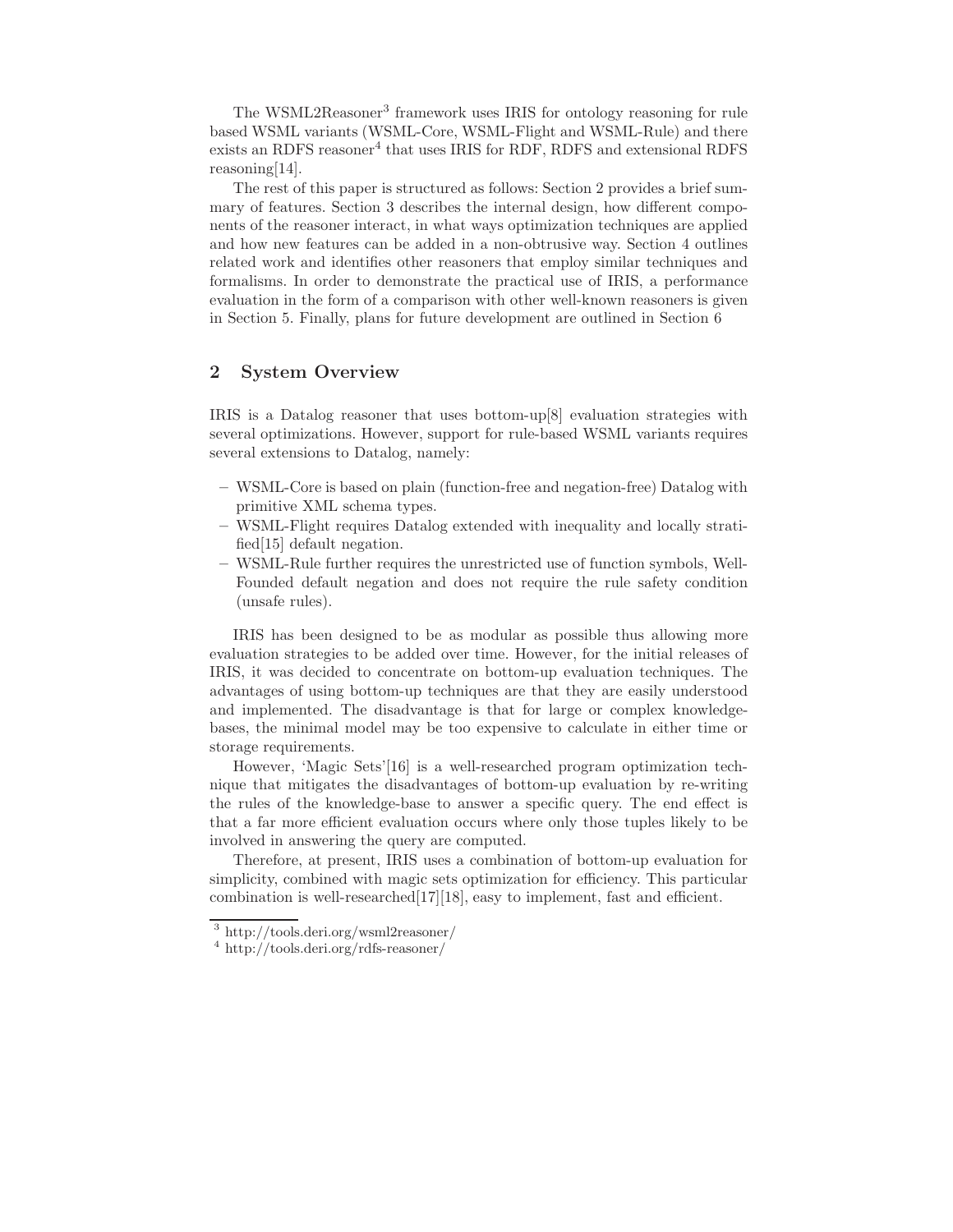### 3 Design and System Architecture

The IRIS Datalog reasoner is highly modular and comprised of a number of loosely coupled components that implement well-defined Java interfaces. The overall strategy is to focus on fast bottom-up evaluation techniques and optimize query answering using magic sets. However, future top-down and hybrid techniques are envisaged and planned for. When the time comes, new implementations can be easily 'plugged-in' and used without any requirement to modify the existing code-base.

Broadly speaking, an evaluation strategy represents a particular combination of processing elements. There are two basic evaluation strategies currently implemented, see Figure 1.



Fig. 1. Stratified and Well-founded evaluation strategies

The first is a (locally) stratified[8] technique that includes a stratification step where each stratification algorithm is applied in turn until one succeeds. From then on, the rest of the processing steps are completed until a minimal model for the knowledge-base is created. Queries can then be executed against this model.

The second technique uses an alternating fixed point algorithm[19] to compute the well-founded model. This approach is required for input programs that are not stratified. Instead of stratification, a program doubling step is introduced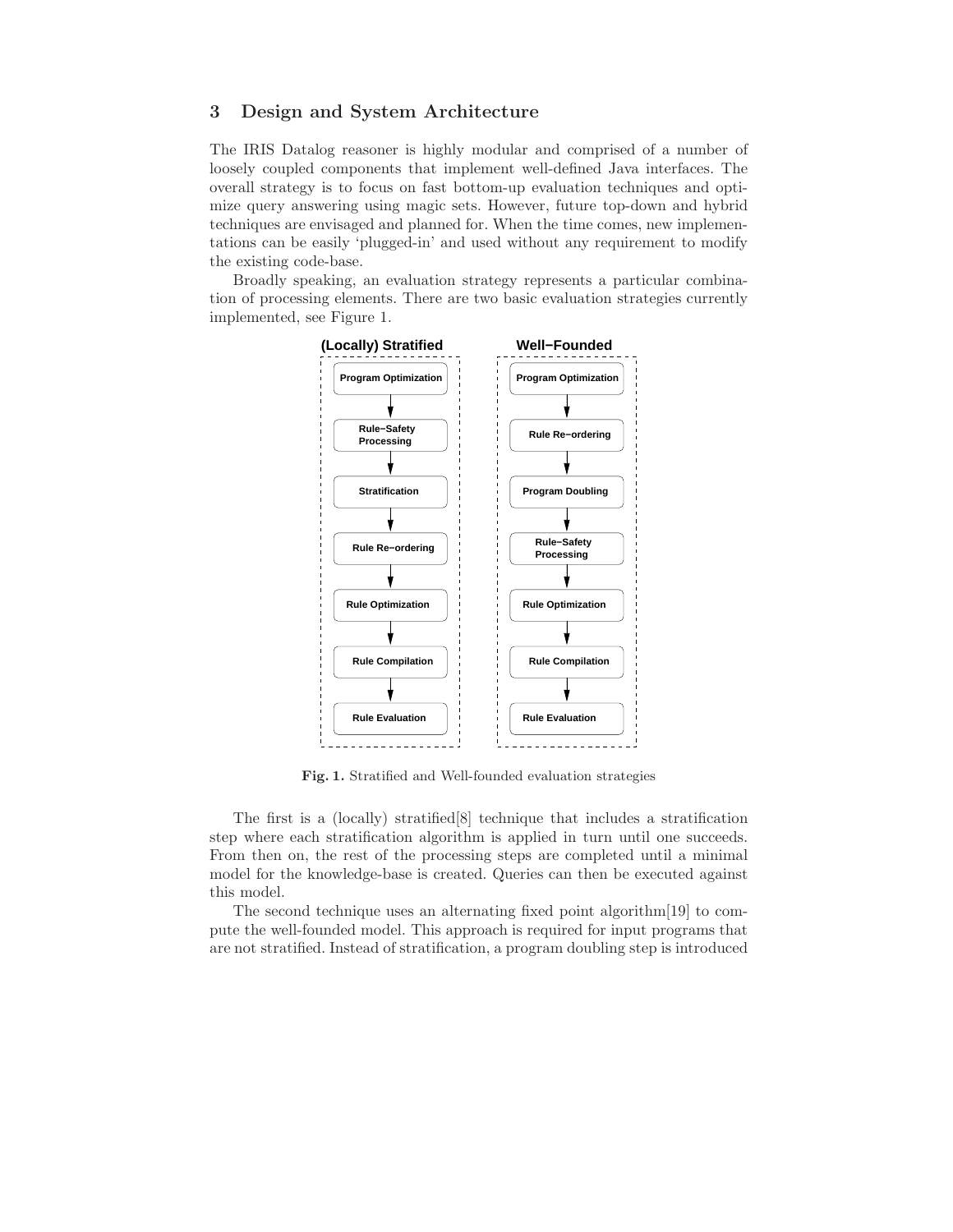that creates the 'positive' and 'negative' versions of the logic program for input to the alternating fixed point algorithm.

The individual processing elements are described below.

#### 3.1 Program optimizations

As mentioned above, the Magic Sets optimization technique re-writes the ruleset according to the query so that only tuples likely to be involved in satisfying the query are computed. It can be shown that this approach allows bottom-up evaluation to rival top-down techniques in efficiency[20]. In essence, the application of magic sets allows only a sub-set of the minimal model to be computed, i.e. that part which contains all tuples that will be used to answer the query. The disadvantage, is that a new sub-set of the model must be computed for each new query. Therefore, magic sets allows faster knowledge-base initialization times at the expense of longer query times. Whether magic sets is used or not can be configured programmatically to suit the environment in which IRIS is being used.

Another simpler program optimization technique is rule-filtering. This technique is usually used in combination with Magic Sets and simply involves building a dependency graph between all rule predicates and removing those rules that can not influence the query result, thus reducing the size of the minimal model computation.

#### 3.2 Rule Safety Processing

An unsafe rule is one in which a variable is used, but has no binding. In essence, the entire universe of possible values must be substituted for this variable, which is clearly impractical. Unsafe rules are therefore particularly problematic for bottom-up evaluation techniques that do precisely this, i.e. substitute known values into variables of rule body predicates.

When IRIS is configured not to allow unsafe rules, the standard rule-safety processor is used. This processor simply examines each rule and indicates if any rule is unsafe and exactly why it is unsafe. Inputting a program containing an unsafe rule results in a specific exception being thrown containing a message explaining which rule is unsafe and which variables are problematic.

In order to process unsafe rules IRIS can be configured to use a rule augmentation processor. This processor uses a technique suggested by Gelder[21] that adds a 'universe' predicate for each unbound variable. This universe predicate automatically contains all term values that appear anywhere in the input program or that are created during program evaluation.

#### 3.3 Stratification Algorithms

A globally stratified logic program is one where the rules can be arranged into strata, where each stratum contains rules whose positive body predicates match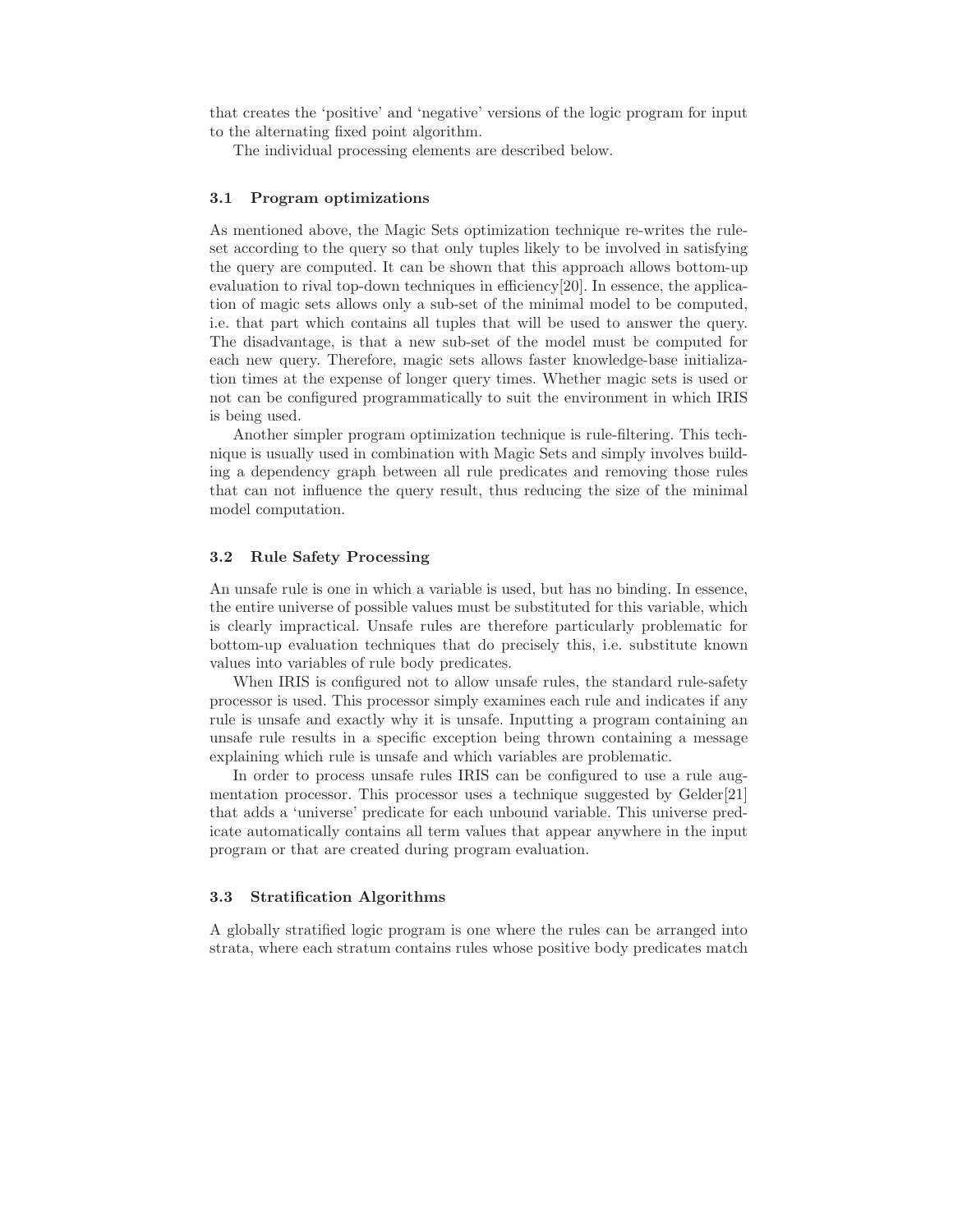the heads of rules that are in the same or a lower stratum and whose negated body predicates match the heads of rules that are in a lower stratum. Arranging the rules like this allows each stratum to be fully evaluated before moving to the next higher stratum. This evaluation is guaranteed to be monotone.

IRIS has two separate stratification algorithms. The first algorithm is the simplest and attempts to stratify the rules assuming the program is globally stratified as described above[8]. If the program is not globally stratified the algorithm fails. The second algorithm assumes the program is locally stratified[15]. Local stratification occurs when a rule has a direct or indirect dependency upon itself through negation, but the presence of constant term values allow the separation of the domain of tuples used as input to the rule and the domain of tuples produced by the rule. For example, the following rule appears to be unstratified:

$$
p(2, ?X) : -q(?X), \neg p(3, ?X)
$$

because the rule head predicate has a direct negative dependency upon itself. However, the rule can only produce tuples whose first term value is 2 and can only use input tuples whose first term value is 3. Therefore no recursive dependency exists at all and this rule can be evaluated normally.

Locally stratified logic programs can be far more complicated than the simple example shown above[22]. IRIS uses a novel technique that scans the rule bodies looking for negated predicates containing constants. If any are found then the rules are examined to discover which rule heads can match to this negated predicate. This is done by examining each rule's body to discover what tuples can be produced and adorning the rule-head with information about the range of term values produced at each position in the rule output tuple. If any rules can produce both tuples that match and tuples that do not match the original negated predicate, then the rule is 'split' into two separate rules, one that perfectly matches and one that does not match. This process is continued until no more rule-splitting can be done. After this, the normal stratification algorithm is applied, but rule head adornments are also used to indicate predicate dependencies. In this way, IRIS is able to do fast bottom-up evaluation of locally stratified logic programs, without requiring the well-founded semantics.

#### 3.4 Rule Re-ordering optimizations

After rules have been allocated to strata (or not as in the case of the well-founded evaluation strategy) there can still be significant performance improvements if the rules are evaluated in a better order, i.e. rules that produce tuples that feed other rule bodies are evaluated earlier. The standard IRIS rule re-ordering optimizer simply searches for the first positive body predicate of each rule and builds a dependency graph between these positive body predicates and rule heads. Rules are then arranged following this directed graph.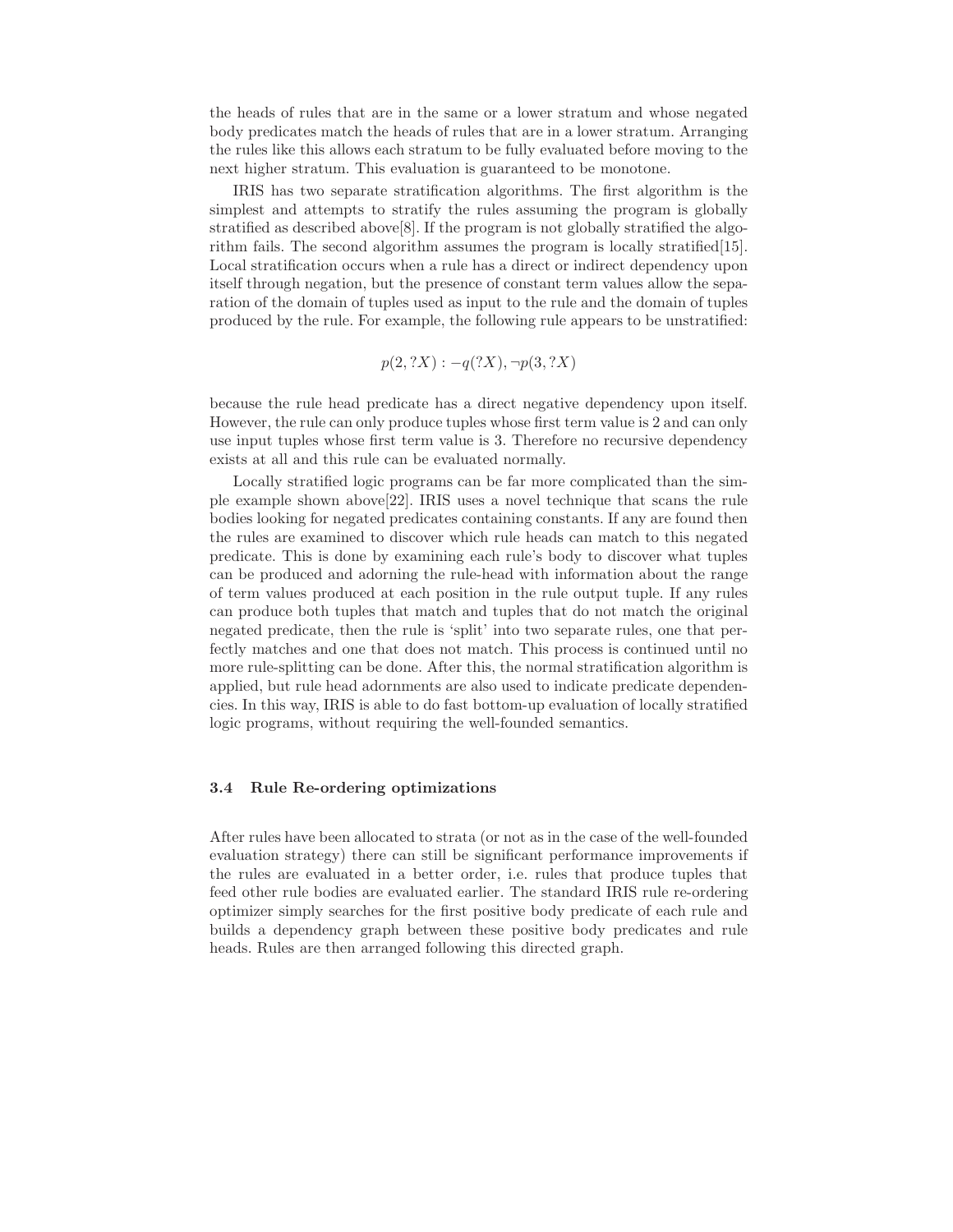#### 3.5 Rule optimizations

A number of optimizations can be achieved on a per rule basis. The default configuration contains the following four optimizers, but more user defined optimizers can be easily added.

**Join condition** This optimizer attempts to use the same variable for join conditions, e.g.

$$
p(?X) : -q(?X), r(?Y), ?X = ?Y
$$

would be changed to

$$
p(?X) : -q(?X), r(?X)
$$

This can significantly reduce the number of intermediate tuples produced during a sequence of cartesian products.

Replace variables with constants This has the effect of pushing selection criteria into the evaluation of a relation, such that fewer tuples are processed, e.g.

$$
p(?X, ?Y) : -q(?X, ?Z), ?Z = 2
$$

would be changed to

 $p(?X, ?Y) : -q(?X, 2)$ 

- Re-order literals Re-arrange the literals in a rule body so that the most restrictive literals appear first. The preferred order is: positive literals with no variables, built-ins with no variables, positive literals, built-ins and negated literals. However, negated literals and built-ins can be pushed earlier into the rule body as soon as all their variables are bound.
- Remove duplicate literals Remove any literal that appears twice within the rule with the same variables.

#### 3.6 Rule Compilers

Compiling an input rule simply involves pre-computing all possible information required for rule evaluation. The input rule is transformed into a compiled rule that can be quickly evaluated using a rule evaluator.

The first step is to create views on each literal. A view is analogous to a view in a relational database and is created from the underlying relation for a predicate and the tuple as it appears in the rule body predicate. A view is itself a relation for the purposes of rule evaluation, as the following examples demonstrate:

$$
p(?X, ?Y) : -q(?X, ?Y), r(?Y, ?Y), s(1, ?X), t(g(?Y, ?Z))
$$

 $q(?X, ?Y)$  is a simple view that selects all tuples from the relation for 'q'.  $r(Y, Y)$  is a view that selects only those tuples where both terms are equal. This view appears as a unary relation.

 $s(1, ?X)$  is a view that selects values from the second term of the relation for 's' where the first term is equal to 1. This view also appears as a unary relation.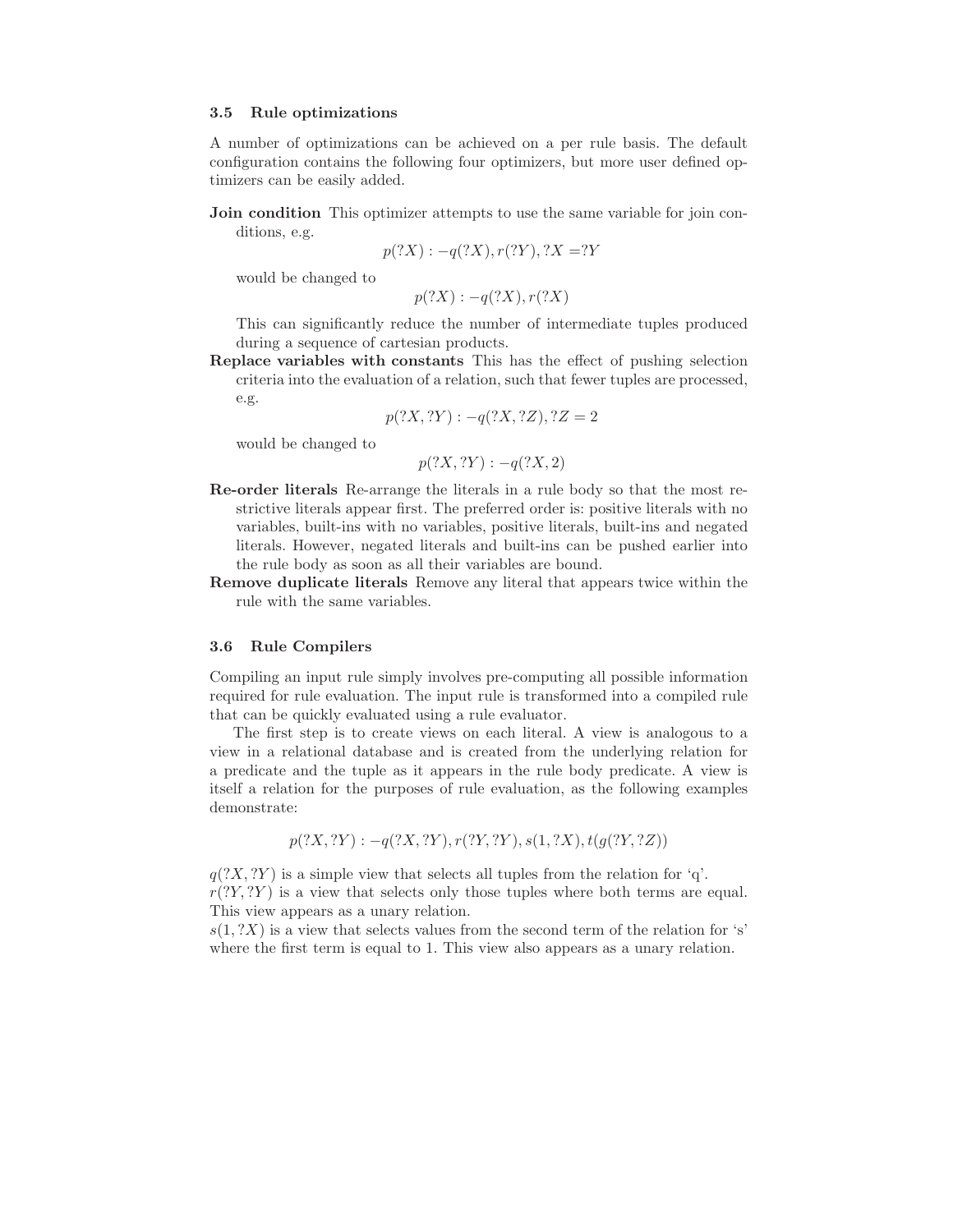$t(q(Y, Y, Z))$  is a view that selects the two term parameters of constructed terms from the relation for 't'. This view converts a unary relation into a binary view.

The next step is to assign join objects and indexes. Since all joins in Datalog are natural joins, the compiling stage looks for all matching variables between two adjacent views, calculates the join indices and creates indexes. The indexes used in the default rule compiler are hash-based and therefore this approach is equivalent to performing a hash join. The advantages of a hash join over a sortmerge join are that the underlying views are not required to be sorted in any way, rather simply grouped according to matching join indices. This approach appears to scale much better than maintaining sorted relations (as in previous versions of IRIS) and is much faster overall. When an evaluation is highly iterative, the cost of maintaining a sorted relation as tuples are added on each iteration becomes very expensive.

An important optimization that this approach allows is that of caching of indexes, views and relations. Bottom-up evaluation can be expensive computationally when the rule set is highly recursive. However, when a rule is compiled into an object model just described, the fetching of matching tuples for joins does not have to re-evaluate an entire view of a relation, because a view need only process the extra tuples added since the last rule evaluation and the index only need process those matching tuples from the view.

#### 3.7 Rule Evaluators

Closely related to rule compilation is rule evaluation. A rule evaluator simply applies facts to rules to generate new facts. Two rule evaluators are provided as described in Ullman[8], the naive evaluator and the semi-naive evaluator.

The naive evaluator simply applies all facts to all rules in each round of evaluation and stops when no new facts are produced. Semi-naive attempts to avoid inferring the same fact twice in the same way. In each round of evaluation it uses the deltas, i.e. the set of new facts from the previous round, to substitute into each rule once for each positive ordinary literal.

#### 3.8 Miscellaneous Components

The following utility components are common to all evaluation strategies.

Storage and Indexing Although IRIS currently computes all inferred data inmemory, it is planned to allow for alternative implementations of relations and indexes that can use any medium, the most likely being flat files or a relational database.

New implementations for relations and indexes can easily be integrated in IRIS by creating classes that implement the relation and index interfaces. To use these new implementations, the configuration object for the knowledge-base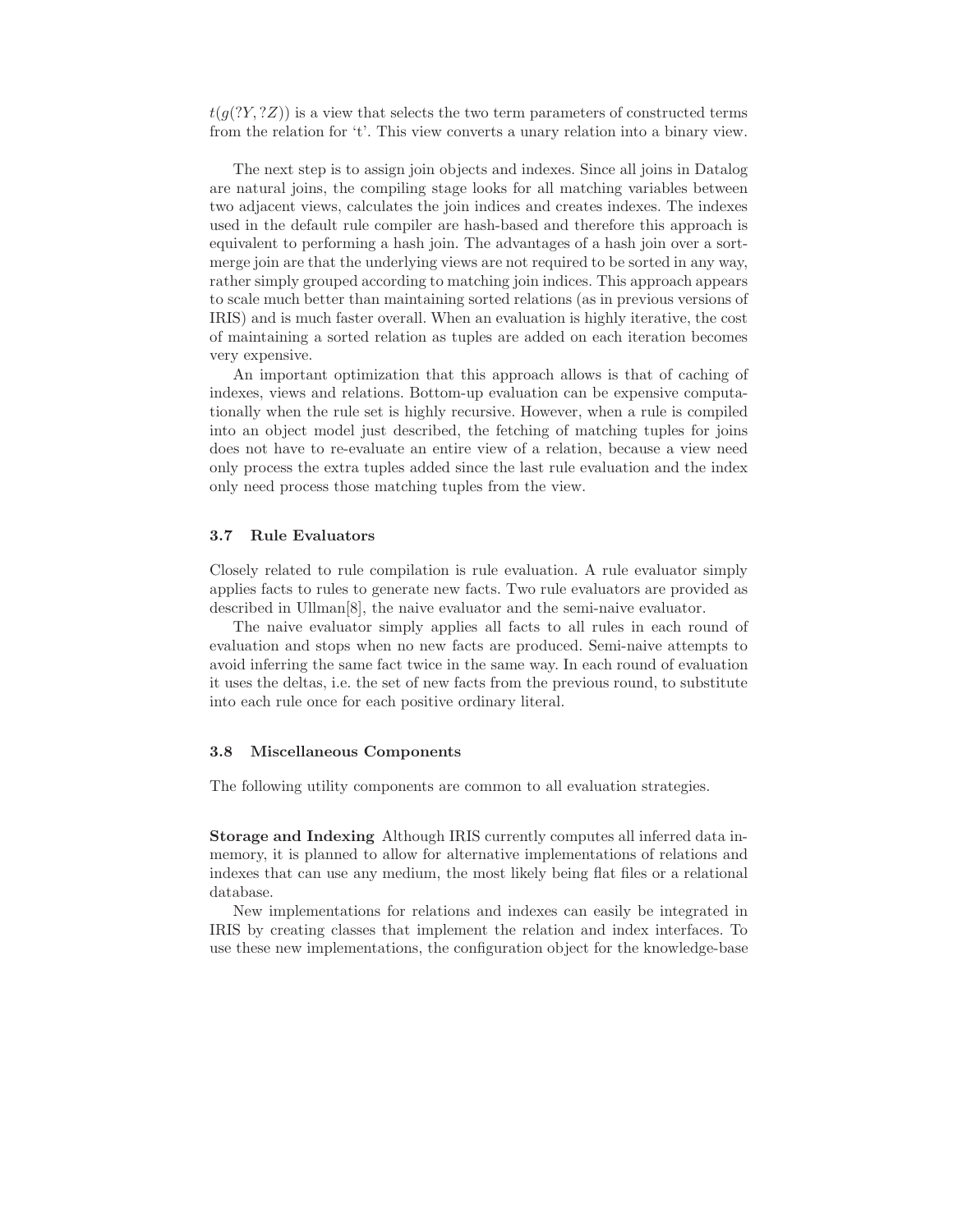(see below) needs only to have new factory objects added for these new implementations.

When an IRIS knowledge-base is initialized, the complete rule-set and set of starting ground facts must be passed to the knowledge-base factory. However, this is not always convenient, especially when the data set is large. It may be that the data set does not fit into memory or takes too long to parse and format. In any case, not all the data may not be required for evaluation. For these situations, IRIS allows the user to supply external data sources at initialization time. An external data source is simply a user supplied Java object that implements the external data source interface. The storage mechanism used is left entirely to the class implementor. The external data source must simply answer requests from the reasoner to provide facts for the given predicate and selection criteria during program evaluation.

Built-in Predicates IRIS comes with a large set of built-in predicates that can be used in the bodies of rules. They include:

- Equality, inequality, assignment, unification and regular expressions.
- Less, less or equal, greater, greater or equal, that take into account type and floating-point round-off errors.
- Unary type checking, e.g. 'is integer', for all supported data types and binary 'same type' comparison.
- Addition, subtraction, multiplication, division and modulus.

A selection of base classes are provided so that user-defined built-in predicates can be created easily. Furthermore, mechanisms are provided to allow the parser to recognize and automatically create instances of user-defined built-ins.

Configuration IRIS can be configured at the point where a knowledge-base is created. All configuration parameters are collected together in a single configuration class that is passed to the knowledge-base factory, thus allowing a highly flexible combination of standard and user-provided components. The configuration class contains these categories of parameters:

- Factories for evaluation strategies, rule compilers, rule evaluators, relations and indexes.
- Termination parameters (time out, maximum tuples, maximum complexity)
- Numerical behavior, i.e. significant bits of floating point precision for comparison and divide by zero behavior
- External data source objects
- Program optimizers, rule optimizers and a rule re-ordering optimizer
- Rule set stratifiers
- Rule-safety processor for detecting unsafe rules or making unsafe rules safe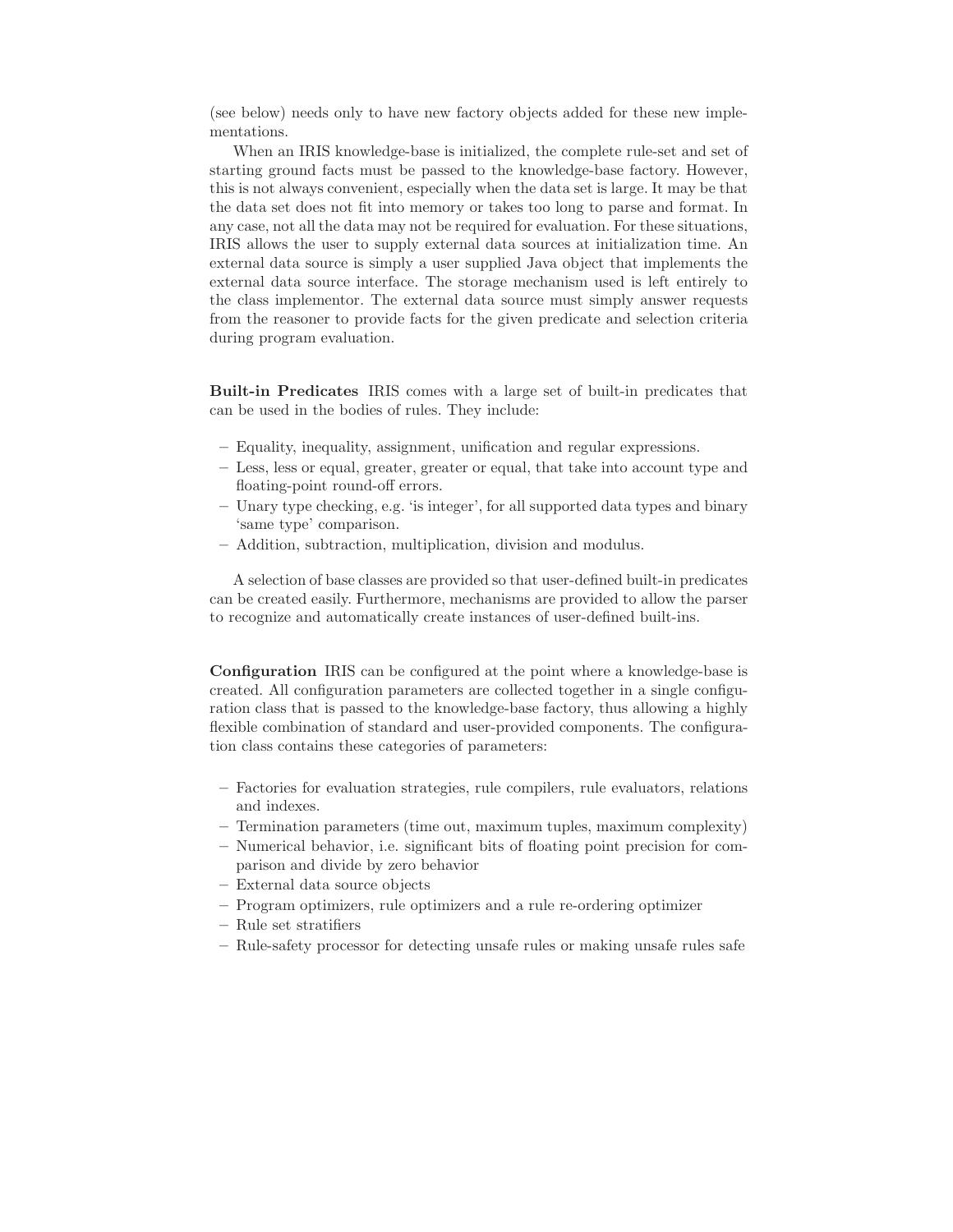## 4 Related Work

It is possible to make a comparison with other ontology reasoners when IRIS is used with the WSML2Reasoner adaptor for rule-based reasoning. However, ontology reasoners are mostly based on OWL(DL) and therefore any comparison will invariably favor one or the other approach.

So while DL reasoners should be mentioned as related work in the area of ontology reasoning, it makes more sense to compare IRIS with other Datalog engines.

- DLV [23] is a Logic Programming based system computing answer sets according to the stable model semantics[24]. DLV is a Disjunctive Datalog engine, with support for safe rules, but without function symbols. Among other features, DLV supports several comparative and arithmetic built-ins, aggregate functions and a SQL front-end.
- MINS<sup>5</sup> is a Datalog reasoner that supports function symbols and negation using the Well-Founded Semantics. The acronym MINS stands for 'Mins Is Not Silri', because it is based on the SILRI[25] inference engine by Stephan Decker and Jürgen Angele. It is no longer supported.
- XSB [26] is a Logic Programming and deductive database system based on Prolog and more particularly on WAM[27]. However, it goes beyond Prolog by introducing several features such as different kinds of negation (stratified negation, negation under the well-founded semantics), bottom-up extensions and SLG resolution[28]. The syntactic basis of XSB is HiLog[29], which allows a great deal of flexibility in regard to (meta)modeling. XSB also has a range of built-in predicates and data types. It is openly distributed under the GNU lesser GPL license.

### 5 Evaluation

It makes little sense to try and compare reasoners founded on different knowledge representation paradigms, i.e. Logic Programming versus Description Logic. For this reason the evaluation results are limited to a comparison of similar Logic Programming/Datalog based systems, even though they might use different evaluation methods. The situation is further complicated by the lack of widely accepted benchmarks for Datalog.

#### 5.1 Methodology

It was decided to use DLV and XSB for comparison, because they have similar usage semantics to IRIS. In order to make a comparison, a set of specimen logic programs were chosen that are known to be computationally expensive, in that a large number of intermediate tuples must be computed in a series of cartesian

<sup>5</sup> http://tools.deri.org/mins/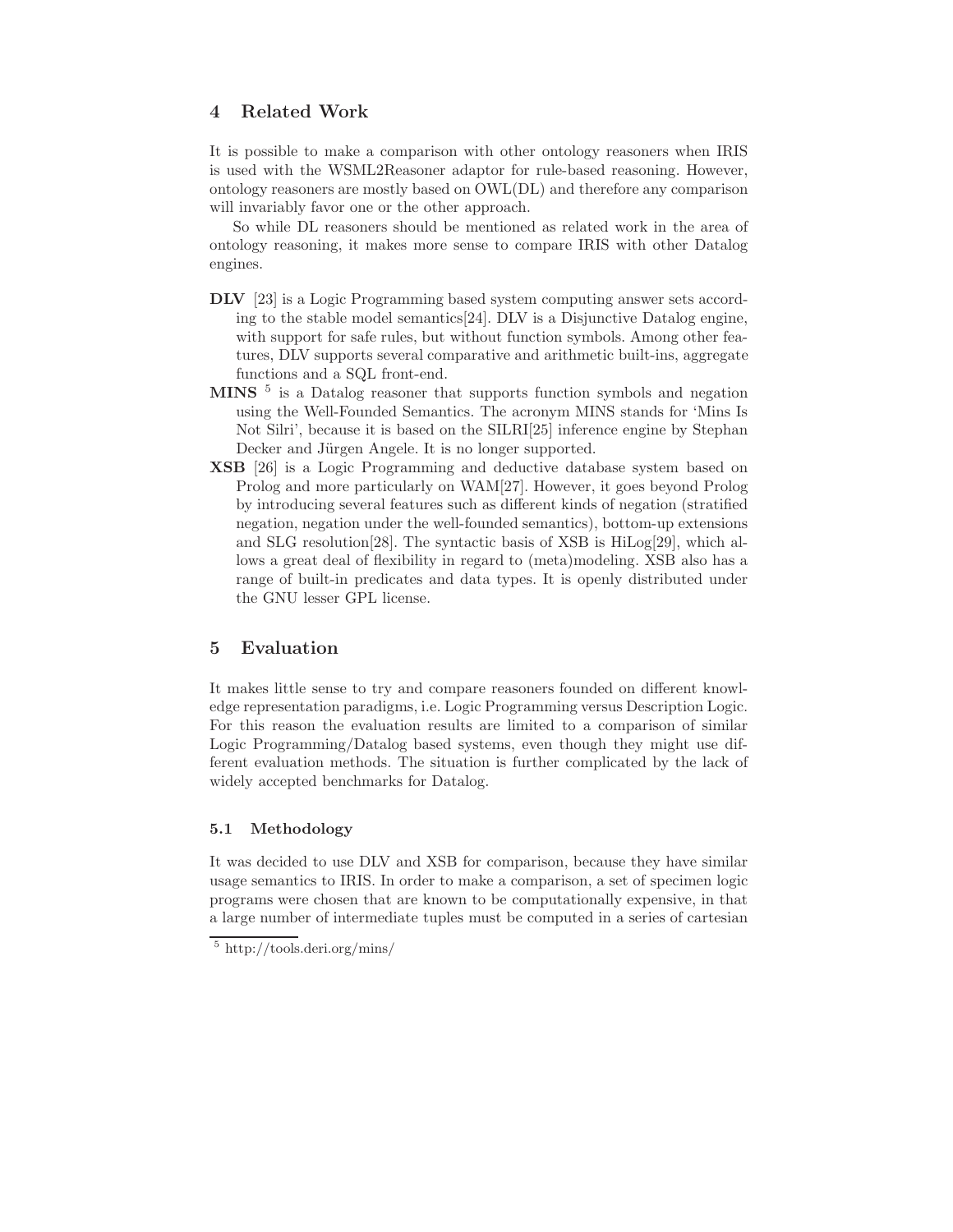products. The intention is to test the basic join operation, fundamental to evaluating Datalog. Each program is identical, apart from the number of starting tuples in the relation for 'p'. The reasoners use a slightly different Datalog dialect, so separate programs were generated for each one. Shown below is the '11 starting tuples' version for IRIS:

```
p('abcd0').p('abcd1').p('abcd2').p('abcd3').p('abcd4').
p('abcd5').p('abcd6').p('abcd7').p('abcd8').p('abcd9').
p('abcd10').
```

```
ra(?A,?B,?C,?D,?E) :- p(?A),p(?B),p(?C),p(?D),p(?E).
rb(?A,?B,?C,?D,?E) :- p(?A),p(?B),p(?C),p(?D),p(?E).
```
r(?A,?B,?C,?D,?E) :- ra(?A,?B,?C,?D,?E),rb(?A,?B,?C,?D,?E).

 $q(?A) := r(?A, ?B, ?C, ?D, ?E)$ . q(?B) :- r(?A,?B,?C,?D,?E). q(?C) :- r(?A,?B,?C,?D,?E). q(?D) :- r(?A,?B,?C,?D,?E).  $q(?E) := r(?A, ?B, ?C, ?D, ?E)$ .

#### ?-  $q(?X)$ .

The comparison was conducted on a 32-bit Windows machine with a dualcore, 2.67GHz Intel processor. Timings were measured using the cygwin 'time' command. This set-up was not intended to generate rigorous results, rather simply to give a quick impression of performance characteristics.

#### 5.2 Results

Four version of the specimen program were created, using 11, 15, 17 and 19 starting tuples, which should in turn involve creating 161,051, 759,375, 1,419,857 and 2,476,099 tuples for each of the relations associated with predicates 'ra', 'rb' and 'r'.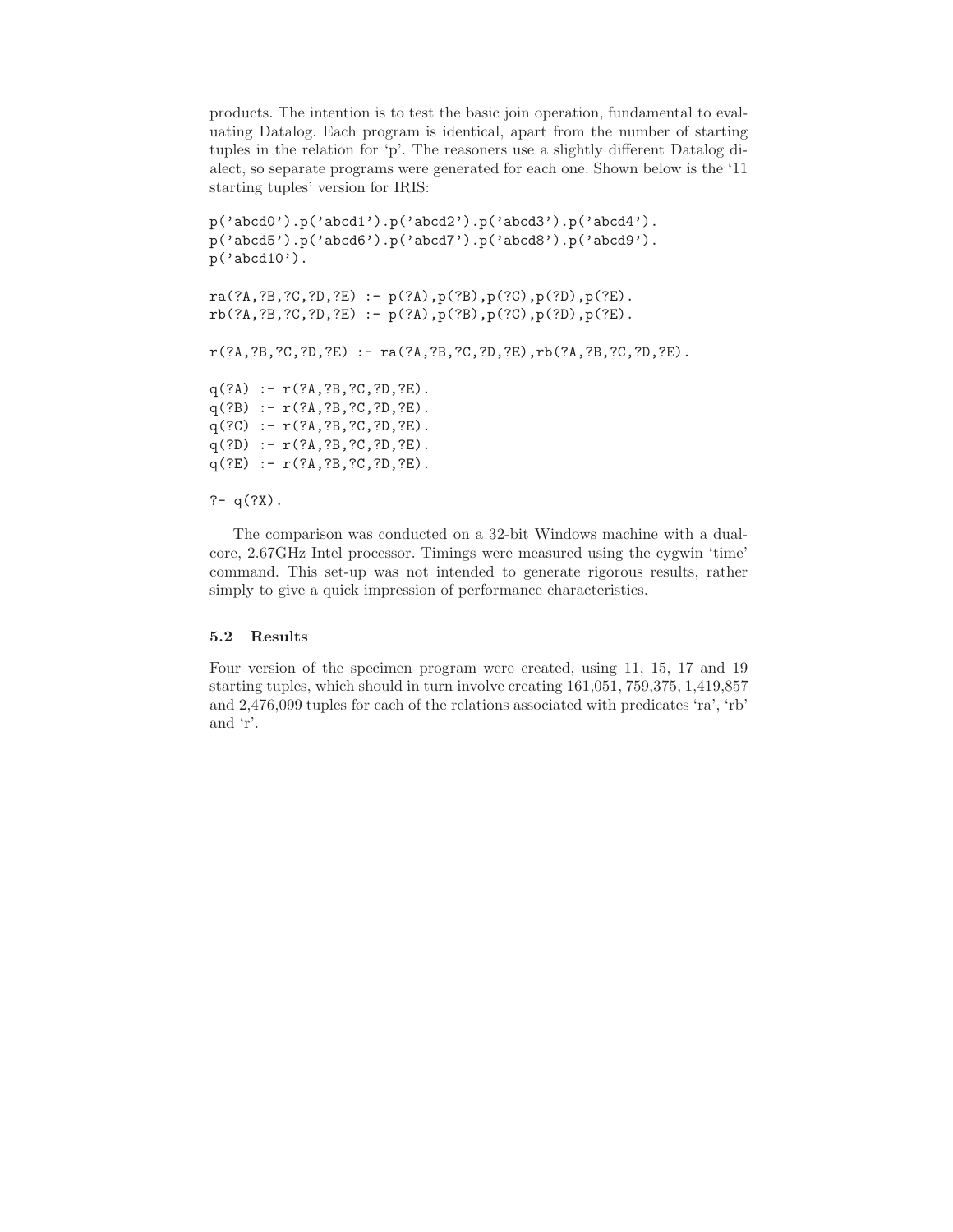| <b>Tuples</b> | <b>XSB</b>         | <b>DLV</b>   | <b>IRIS</b>  |
|---------------|--------------------|--------------|--------------|
| 11            | 14.799             | 6.449        | 4.267        |
|               | 15 71.699          |              | 31.68 21.135 |
|               | 17 136.017         | 62.036 40.28 |              |
|               | 19 237.453 107.468 |              | n/a          |

The performance results are shown in the following table and graph. All timings are in seconds.



Fig. 2. Performance Comparison

Set up times were not measured, because with more complex problems the setup/load times become insignificant. As can be seen, IRIS was faster in all tests. However, IRIS was unable to evaluate the '19 starting tuples' program due to an out of memory error. In any case, it was observed that IRIS generally uses more memory during evaluation and this has been identified as an area for improvement.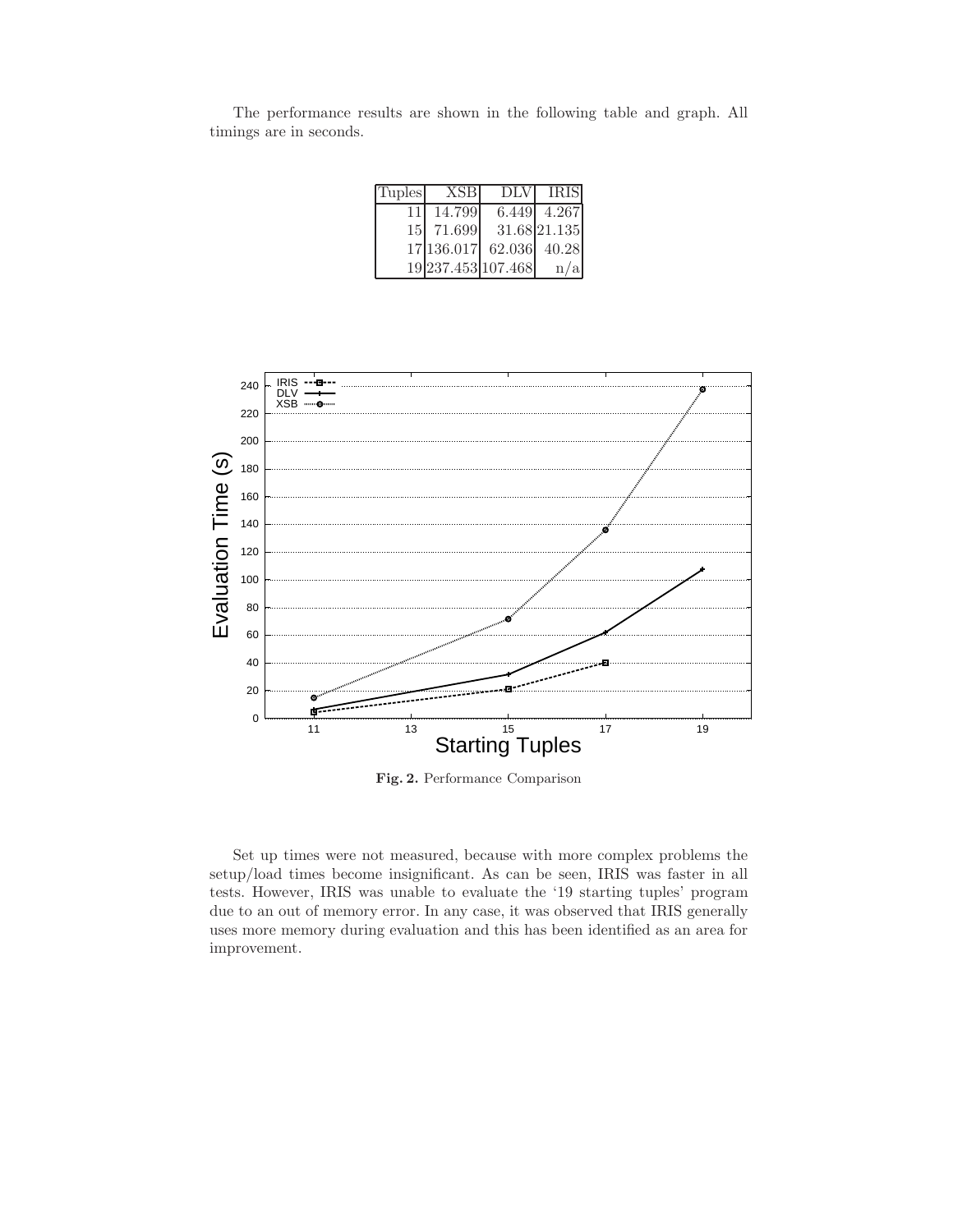## 6 Conclusion

This paper has attempted to elucidate the motivation for creating a free, opensource, Java based Datalog reasoner. The features that extend IRIS beyond a simple Datalog reasoner have been described, along with the internal structure and design goals. As can be seen from Section 5, the functionality and performance of IRIS compare favorably with similar systems. IRIS is currently used in the implementation of WSML2Reasoner<sup>6</sup> and an RDFS reasoner<sup>7</sup>.

In the future, IRIS will be extended in several directions:

- The flexibility and configurability of the reasoner will be improved. It is envisaged that IRIS will be used in various situations that each require unique reasoner properties. For example, in some situations, fast initialization times over longer query times may be preferred. Other situations may require fast query times in preference to slower initialization times. Yet further environments may require the ability to modify the extensional database (set of starting ground facts) ad-hoc and have the intensional database (set of inferred facts) update in real time.
- The Stable Model semantics[24] can potentially reveal more information from an unstratified knowledge-base than the Well-founded semantics[21], but at the expense of a more computationally intensive evaluation process.
- At least one top-down evaluation strategy will be implemented. This will be useful when dealing with knowledge-bases with a theoretically infinite minimal model, such as can occur when using function symbols and arithmetic built-in predicates. Goals can still be proved using a top-down approach, whereas bottom-up techniques will simply fail.
- Identify a more comprehensive benchmarking strategy and derive more results.
- Research better data structures in order to improve memory usage.
- The standardization work of the Rule Interchange Format (RIF) working group<sup>8</sup> will lead to a common format for exchanging rules between systems. It is planned for IRIS to be one of the first systems to implement the RIF Basic Logic Dialect<sup>9</sup>.

## 7 Acknowledgements

The development of IRIS has in part been funded through the European Union's 6th Framework Program, within Information Society Technologies (IST) priority under the SUPER project (FP6-026850, http://www.ip-super.org).

<sup>6</sup> http://tools.deri.org/wsml2reasoner/

<sup>7</sup> http://tools.deri.org/rdfs-reasoner/

<sup>8</sup> http://www.w3.org/2005/rules/wg

 $9 \text{ http://www.w3.org/TR/rif-bld/}$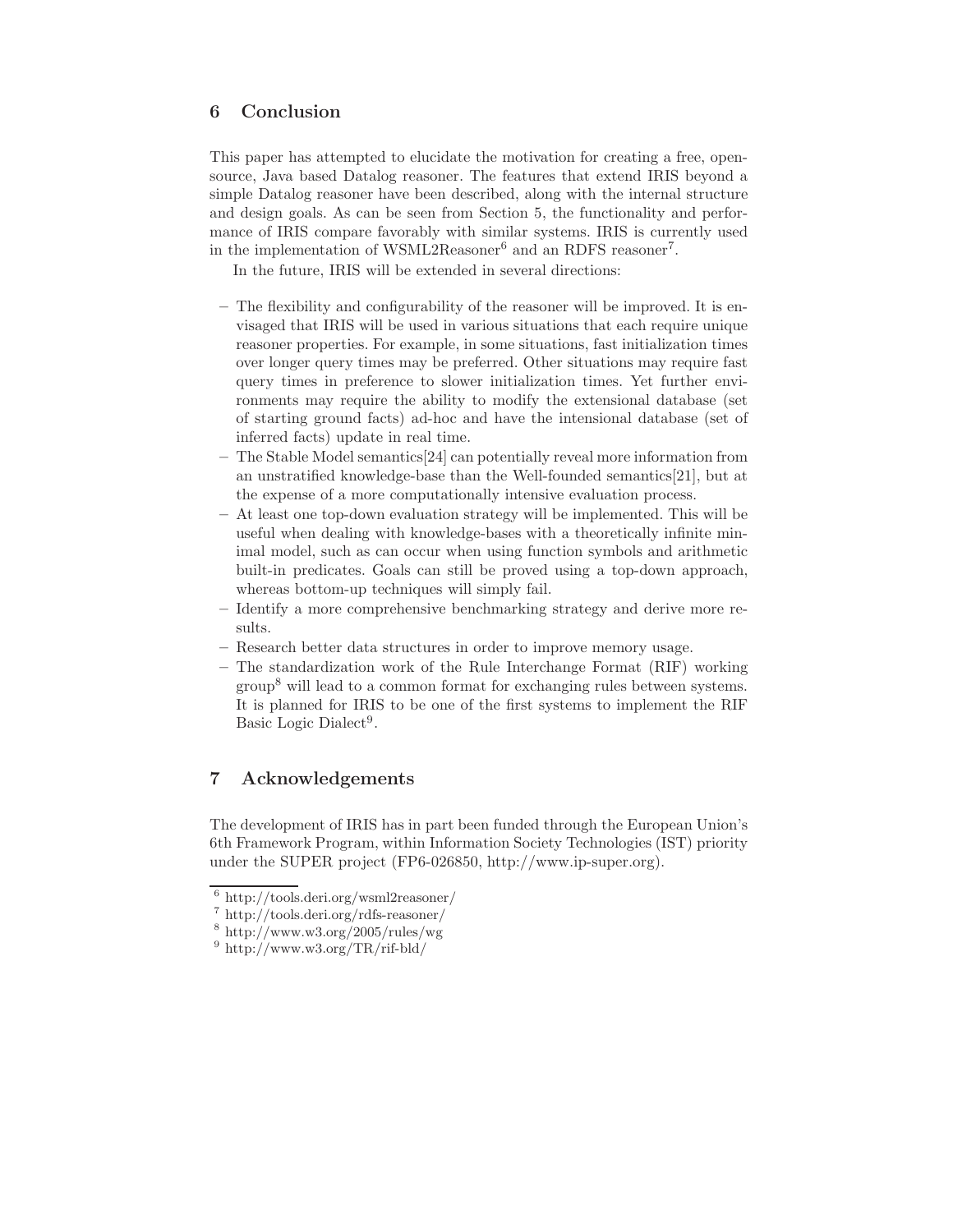### References

- 1. Gruber, T.: Toward principles for the design of ontologies used for knowledge sharing. International Journal of Human-Computer Studies 43(5/6) (1995) 907– 928
- 2. Weithoner, T., Liebig, T., Luther, M., Bohm, S.: Whats Wrong with OWL Benchmarks? (Second International Workshop on Scalable Semantic Web Knowledge Base Systems (SSWS 2006))
- 3. Lloyd, J.: Foundations of logic programming. Springer-Verlag New York, Inc. New York, NY, USA (1987)
- 4. Haarslev, V., Moller, R.: RACER system description. Proc. of the Int. Joint Conf. on Automated Reasoning (IJCAR 2001) 2083 (2001) 701–705
- 5. Tsarkov, D., Horrocks, I.: FaCT++ description logic reasoner: System description. Proc. of the Int. Joint Conf. on Automated Reasoning (IJCAR 2006) 4130 (2006) 292–297
- 6. Sirin, E., Parsia, B., Grau, B., Kalyanpur, A., Katz, Y.: Pellet: A practical OWL-DL reasoner. Web Semantics: Science, Services and Agents on the World Wide Web 5(2) (2007) 51–53
- 7. Motik, B., Studer, R.: KAON2–A Scalable Reasoning Tool for the Semantic Web. Proceedings of the 2nd European Semantic Web Conference (ESWC 05), Heraklion, Greece (2005)
- 8. Ullman, J.: Principles of Database Systems. WH Freeman & Co. New York, NY, USA (1983)
- 9. Eiter, T., Gottlob, G., Mannila, H.: Disjunctive datalog. ACM Transactions on Database Systems (TODS) 22(3) (1997) 364–418
- 10. Grosof, B., Horrocks, I., Volz, R.: Description logic programs: combining logic programs with description logic. Proceedings of the 12th international conference on World Wide Web (2003) 48–57
- 11. de Bruijn, J., Lausen, H., Krummenacher, R., Polleres, A., Predoiu, L., Kifer, M., Fensel, year=2005, D.: (D16. 1v0. 2 The Web Service Modeling Language WSML)
- 12. Lassila, O., Swick, R., et al.: Resource Description Framework (RDF) Model and Syntax Specification. (1999)
- 13. Hustadt, U., Motik, B., Sattler, U.: Reducing SHIQ- Description Logic to Disjunctive Datalog Programs. Proc. of the 9th Int. Conf. on Principles of Knowledge Representation and Reasoning (KR 2004) (2004) 152–162
- 14. de Bruijn, J., Heymans, S.: (Logical Foundations of (e) RDF (S): Complexity and Reasoning?)
- 15. Przymusinski, T.: On the declarative semantics of stratified deductive databases and logic programs. Foundations of Deductive Databases and Logic Programming (1987) 193–216
- 16. Beeri, C., Ramakrishnan, R.: On the power of magic. ACM Press New York, NY, USA (1987)
- 17. Bancilhon, F., Maier, D., Sagiv, Y., Ullman, J.: Magic sets and other strange ways to implement logic programs. Proceedings of the fifth ACM SIGACT-SIGMOD symposium on Principles of database systems (1986) 1–15
- 18. Chen, Y.: Magic Sets and Stratified Databases. J. Logic Programming 295 (1991) 344
- 19. Gelder, A.V.: The alternating fixpoint of logic programs with negation. In: PODS '89: Proceedings of the eighth ACM SIGACT-SIGMOD-SIGART symposium on Principles of database systems, New York, NY, USA, ACM (1989) 1–10